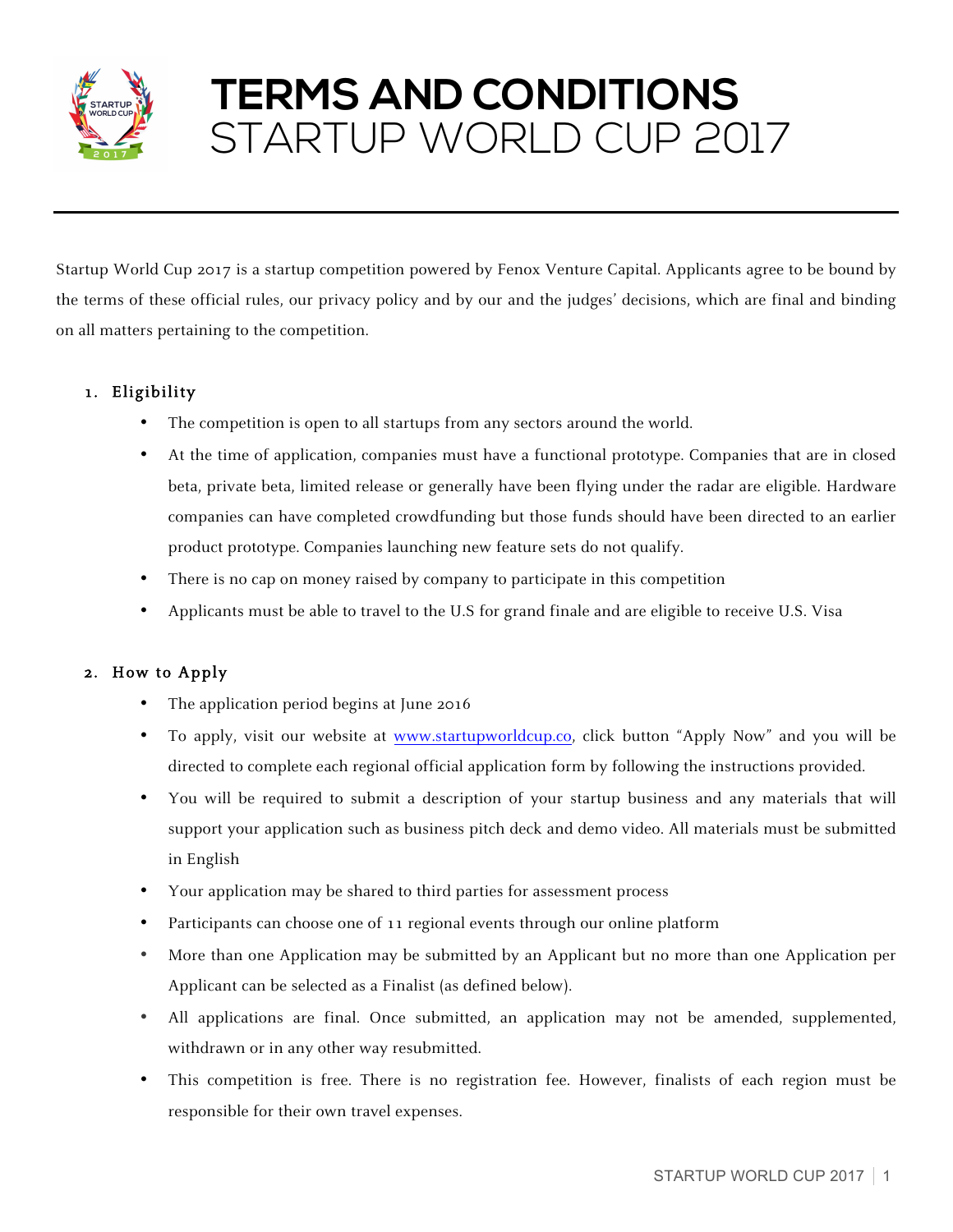- We will send an email notification once we receive a complete and final application from the applicants.
- Only shortlisted applicants will be contacted by the committee not later than 2 weeks before the regional competition.
- By submitting the application, you agree with these Terms and Conditions

## 3. Judging

## Application Screening

- All qualified Applications will be judged by a panel of qualified judges reviewed and approved by Startup World Cup by Fenox VC.
- The panel of judges will judge the qualified Applications using the following judging criteria: (a) Uniqueness of the product; (b) market size of the product; (c) Exit Strategy (M&A and IPO); (d) Marketing Strategy; (e) Business Model and Monetization Plan; (f) Expertise and abilities of the team.
- Potential Finalists will be contacted by Startup World Cup Committee. In order to proceed to the Final Round, each potential Finalist must notify us of his/her willingness to proceed to the Final Round within 3 business days of notification and satisfy other eligibility requirements described in these Official Rules. If a potential Finalist does not timely satisfy all requirements set forth in these Official Rules, a runner-up may be selected in the potential Finalist's place. The Finalists' names will be announced on the Event Website unless their profile settings preclude the use of names.

## Regional Finale Round

- The regional final round will be live in 11 big cities
- Each Semi-Finalist must be present in person at the Regional Final Round and must prepare, at his/her expense, a presentation and demo of his/her Business Proposition. There will be a special panel of judges selected for the regional final round ("Event Judges"). The Semi-Finalist will present the presentation and demo to the Event Judges and to live audience.
- The Semi-Finalists' Applications will be judged on the Judging Criteria and the strength of the presentation.
- The Event Judges will then meet privately to conduct a final review of the Semi-Finalists' Applications. The Semi-Finalist with the most Event Judge votes will be selected as Startup World Cup regional winner. Semi-Finalists must be present at the Final Round to be eligible to win the prize.
- All decisions made by Startup World Cup committee, Fenox VC, the Judges and Event Judges are final and binding.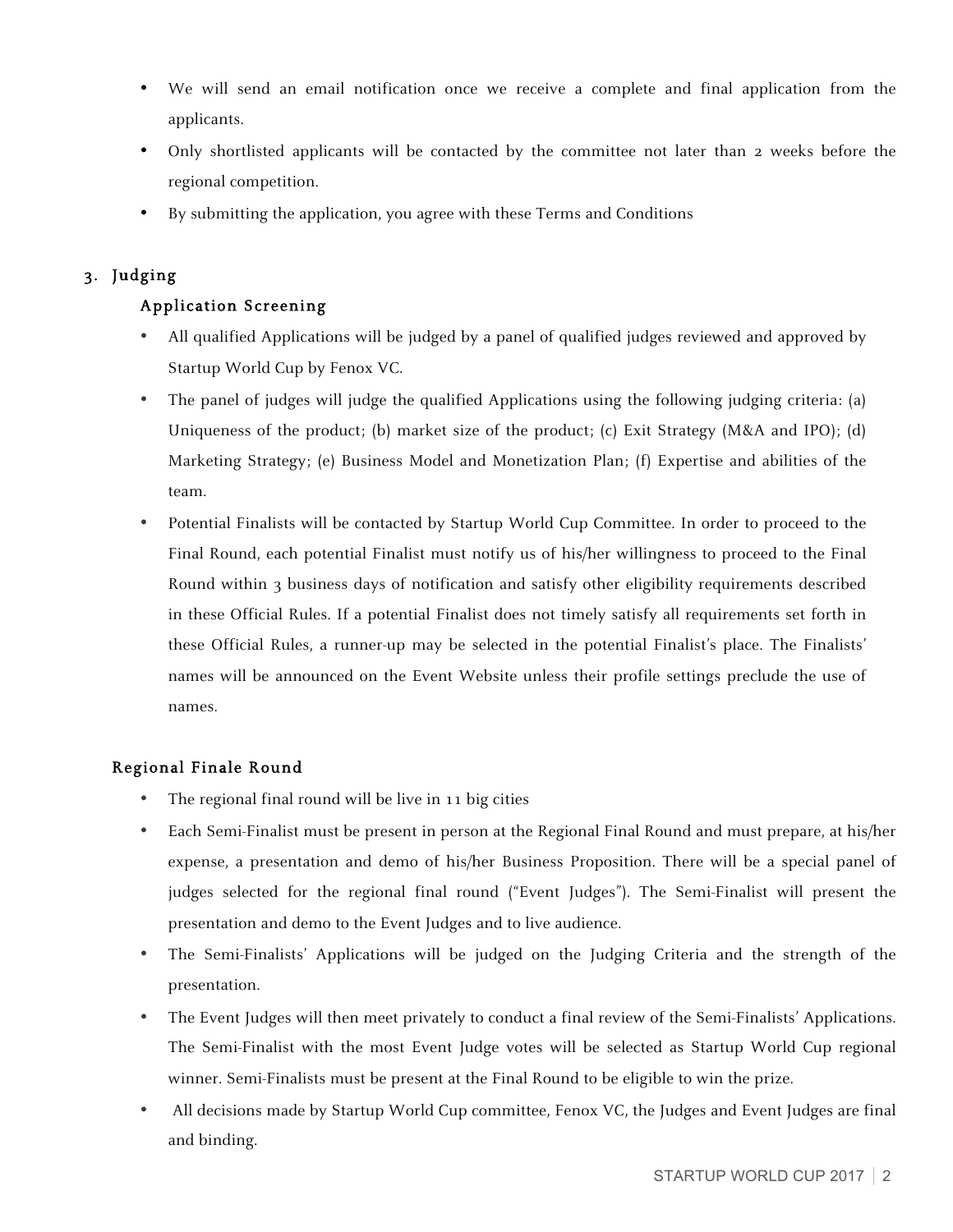## Grand Finale Round

- The grand finale round will be live in Silicon Valley, March 10, 2017
- Each Finalist (Regional Winners) must be present in person at the Grand Finale Round and must prepare, at his/her expense, a presentation and demo of his/her Business Proposition. There will be a special panel of judges selected for the final round ("Event Judges"). The Finalist will present the presentation and demo to the Event Judges and to live audience.
- The Finalists' Applications will be judged on the Judging Criteria and the strength of the presentation.
- The Finalist with the most Event Judge votes will be selected as Startup World Cup Grand Prize Winner. Finalists must be present at the Grand Finale Round to be eligible to win the grand prize.
- All decisions made by Startup World Cup committee, Fenox VC, the Judges and Event Judges are final and binding.

## 4. Applicant's Personal Information

Each Application submitted in this event will be submitted directly to Startup World Cup Official Committee. By entering the Event, Applicants consent to the collection, use and, unless otherwise precluded by the Applicant, disclosure of minimal Applicant data to include name, business/entity name, any uploaded pitch videos, and short description of Application by Startup World Cup solely for purposes of administering the Event.

## 5. Applicant Representation and Warranties

By submitting an Application, each Applicant represents and warrants that each of the Business Proposition and the various materials submitted therewith and components there of (collectively, "Submission Materials") is an original work of authorship created solely by the Applicant and does not infringe or misappropriate any patent, trade secret, copyright or any other intellectual property rights of a third party; and the Submission Materials do not violate or conflict with any law, code, regulation or ordinance. Applicant further agrees to indemnify and hold harmless Fenox VC, Startup World Cup Committee, and any and all Judges against any 3rd party claims of misuse or misappropriation of any intellectual property.

#### 6. Prizes

We will fly out two team members of the winning team of Startup World Cup regional competition to Silicon Valley to join the conference and grand finale of Startup World Cup 2017. Grand Prize for the winner of Startup World Cup 2017 is US\$ 1,000,000 in equity investment.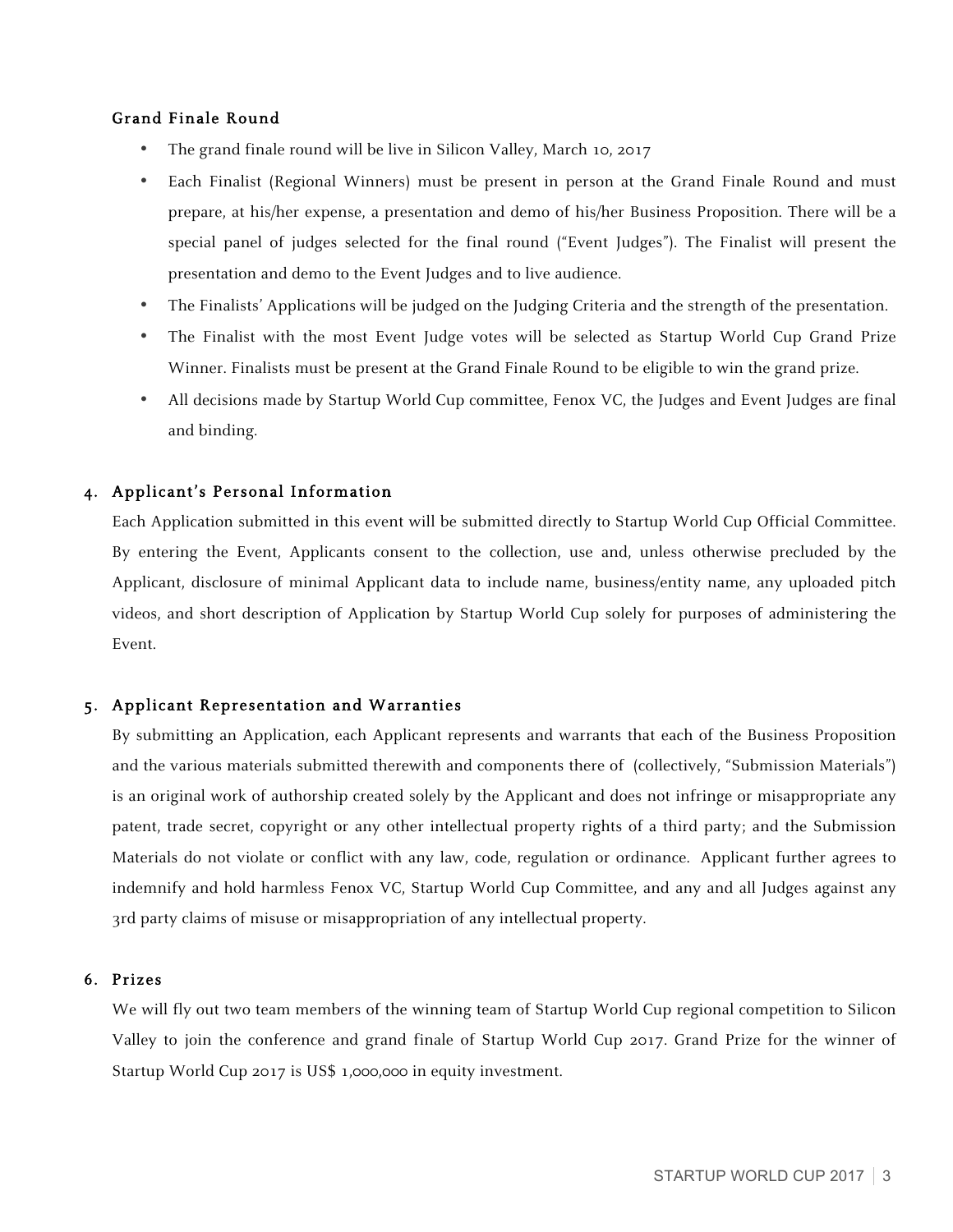#### 7. Limitation of Liability

Participation in the Event constitutes each Applicant's agreement to indemnify, defend and hold harmless Startup World Cup and its respective affiliates, agents, directors, officers, employees and assigns (collectively, "Released Parties") from and against any and all loss, cost, damage liability or expense arising from or relating to (i) any third-party claim inconsistent with the representations set forth in Official Rule 5 (ii) any act or omission by us in connection with administering or publicizing the Event

#### 8. Treatment of Business Propositions

Without limiting the generality of Official Rules, we will be under no duty to keep Submission Materials confidential. Applicants should be guided by their own attorneys as to the desirability of seeking patents or other protection for their Business Propositions. Each Applicant acknowledges that we or our affiliates may currently or in the future be developing information internally, or receiving information from other parties, that is similar to Submission Materials ("Our Developed Materials"). Nothing in these Official Rules will be construed as a representation or agreement that we or our affiliates have not developed or will not develop products, concepts, systems or techniques that are similar to or compete with the products, concepts, systems or techniques contemplated by or embodied in any Submission Materials. Each Applicant agrees to waive any claims or action he/she has or may have in connection with Our Developed Materials.

#### 9. Limitation of Technical Liability

Released Parties are not responsible for transmission errors resulting in omission, interruption, deletion, defect, delay in operations or transmission, theft or destruction or unauthorized access to or alterations of Application materials, or for technical, network, telephone equipment, electronic, computer, hardware or software malfunctions or limitations of any kind, or inaccurate transmissions of or failure to receive Application information by us on account of technical problems or traffic congestion on the Internet or at any website or any combination thereof. Released Parties are not responsible for injury or damage to any applicant's or any other computer resulting from downloading any materials in connection with the Event.

#### 10. Right to Terminate Event

We, in our sole discretion, reserve the right to terminate the Event in the event it does not receive a minimum of 5 qualified Applications from separate eligible Applicants. In addition, if for any reason the Event is not capable of running as planned, including infection by computer virus, bugs, tampering, unauthorized intervention, fraud, technical failures, or any other causes which corrupt or affect the administration, security, fairness, integrity, or proper conduct of this Event, we may, in our sole discretion, change these Official Rules or cancel, terminate, modify, or suspend the Event.